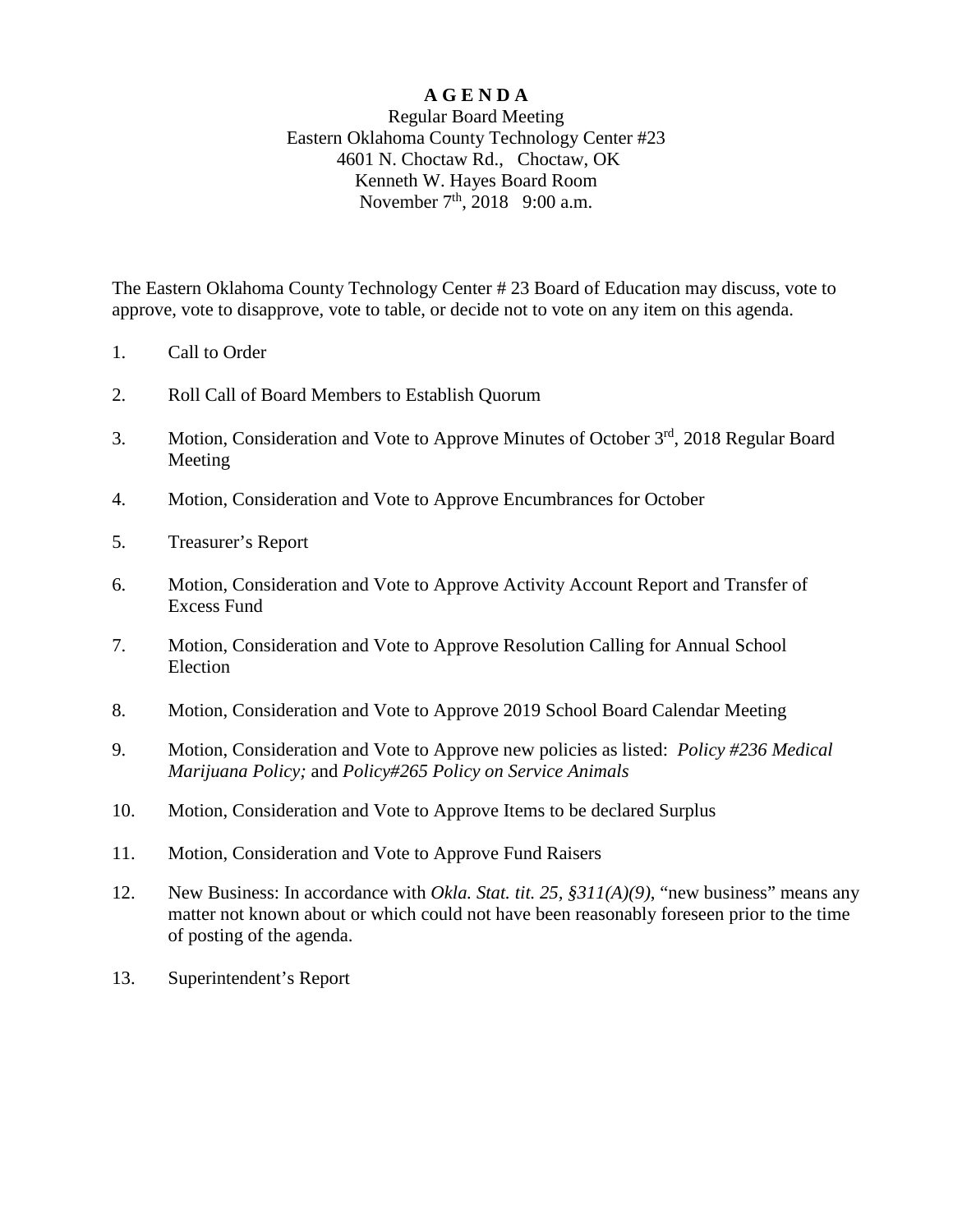Agenda November  $8<sup>th</sup>$ , 2017 Page 2

Proposed Executive Session for the purpose of discussing the following so the board can return to open session and take action pursuant Executive Session Authority: *Okla. Stat. tit. 25, §307(B)(1), (3), and (7)*. The following items are proposed for discussion during the Executive Session:

- a. New Employments, Secondary Substitute/Contract Instructors as listed on Personnel Report
- b. Superintendent's Evaluation
- 14. Motion and Vote to Return to Open Session
- 15. Board President's Statement of Executive Session Minutes
- 16. Motion, Consideration and Vote to Approve or Disapprove the following:
	- a. New Employments, Secondary Substitute /Contract Instructors as listed on Personnel Report
	- b. Superintendent's Evaluation
- 17. Board Comments
- 18. Motion, Consideration and Vote for Approval to Adjourn

| Posted By:    |  |
|---------------|--|
| Date Posted:  |  |
| Time Posted:  |  |
| Place Posted: |  |
| Signed:       |  |

The next meeting of the Board is:

 **December 5th, 2018 9:00 a.m. Kenneth W. Hayes Board Room**